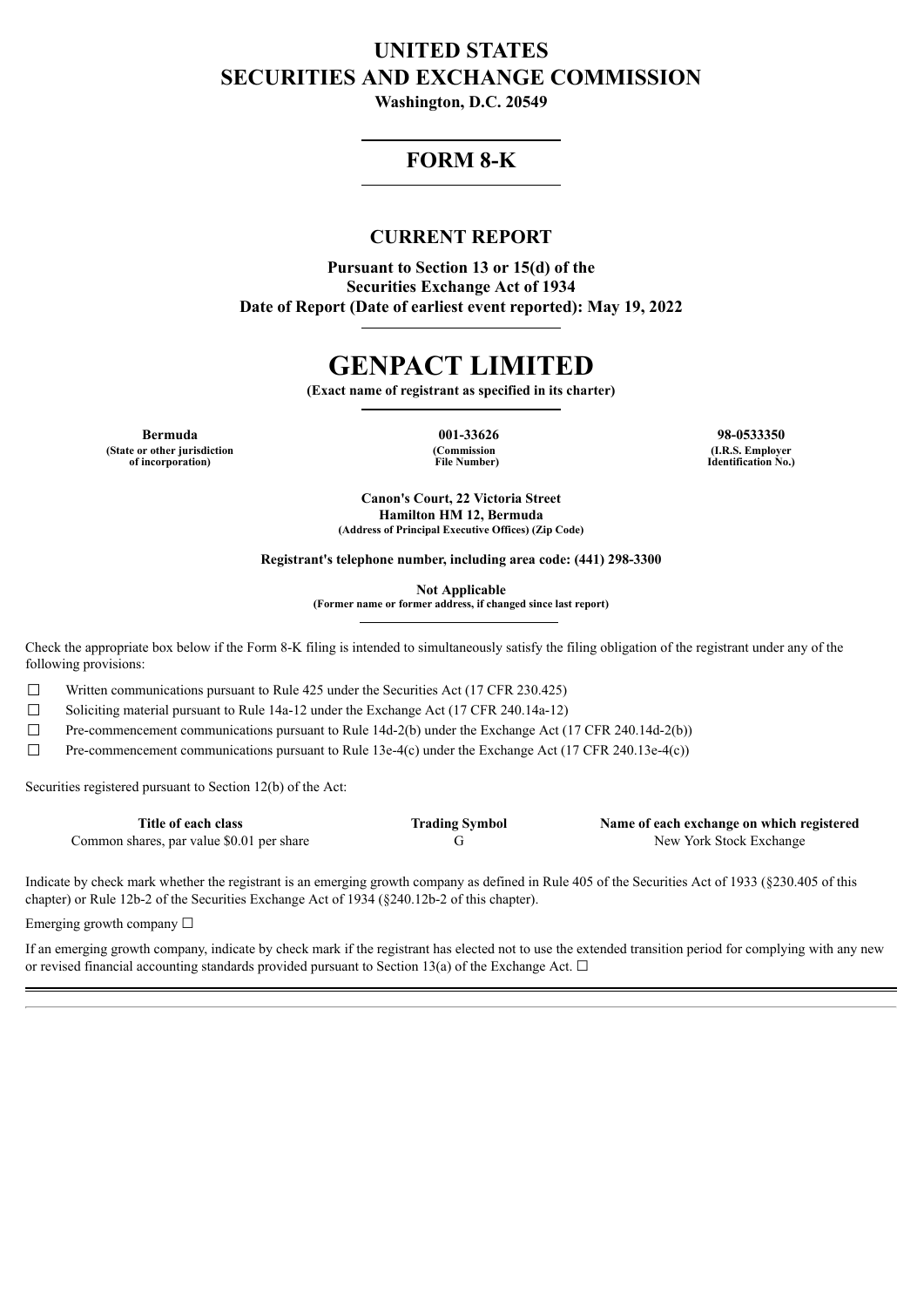#### **Item 5.07 Submission of Matters to a Vote of Security Holders**

On May 19, 2022, Genpact Limited, a Bermuda company (the "Company"), held its 2022 annual general meeting of shareholders (the "Annual Meeting") at 1155 Avenue of the Americas, 4th Floor, New York, NY 10036. At the Annual Meeting, Company shareholders voted on four proposals. The full results of the votes are set forth below. Each proposal is described in detail in the Company's previously filed Proxy Statement related to the Annual Meeting.

#### **Proposal 1**

Company shareholders elected each of the nominees to the Company's Board as set forth below:

|                          |                      |                          | Number of Shares  |                         |
|--------------------------|----------------------|--------------------------|-------------------|-------------------------|
| Director                 | Number of Shares For | Number of Shares Against | <b>Abstaining</b> | <b>Broker Non-Votes</b> |
| N.V. Tyagarajan          | 159,801,588          | 288,062                  | 66,494            | 5,865,449               |
| James Madden             | 157, 198, 717        | 2,889,929                | 67,498            | 5,865,449               |
| Ajay Agrawal             | 158,850,809          | 1,237,747                | 67,588            | 5,865,449               |
| <b>Stacey Cartwright</b> | 160,045,369          | 46,835                   | 63,940            | 5,865,449               |
| Laura Conigliaro         | 158,928,980          | 1,163,167                | 63,997            | 5,865,449               |
| Tamara Franklin          | 159,901,339          | 190,798                  | 64,007            | 5,865,449               |
| Carol Lindstrom          | 158,624,329          | 1,467,905                | 63,910            | 5,865,449               |
| CeCelia Morken           | 159,748,190          | 342,205                  | 65,749            | 5,865,449               |
| <b>Brian Stevens</b>     | 159,962,010          | 126,587                  | 67,547            | 5,865,449               |
| Mark Verdi               | 160,038,048          | 52,138                   | 65,958            | 5,865,449               |
|                          |                      |                          |                   |                         |

#### **Proposal 2**

Company shareholders approved, on a non-binding, advisory basis, the compensation of the Company's named executive officers as set forth below:

| Votes cast in favor | 153,893,658 |  |  |
|---------------------|-------------|--|--|
| Votes cast against  | 6,188,200   |  |  |
| Votes abstaining    | 74.286      |  |  |
| Broker non-votes    | 5,865,449   |  |  |

#### **Proposal 3**

Company shareholders approved the amendment and restatement of the Company's 2017 Omnibus Incentive Compensation Plan in the form set forth in Exhibit 1 to the previously filed Proxy Statement related to the Annual Meeting, as set forth below:

| Votes cast in favor | 152,381,708 |
|---------------------|-------------|
| Votes cast against  | 7,702,734   |
| Votes abstaining    | 71,702      |
| Broker non-votes    | 5,865,449   |

#### **Proposal 4**

Company shareholders approved the appointment of KPMG Assurance and Consulting Services LLP as the Company's independent registered public accounting firm for the 2022 fiscal year as set forth below:

| Votes cast in favor | 165,564,775 |
|---------------------|-------------|
| Votes cast against  | 391,028     |
| Votes abstaining    | 65,790      |